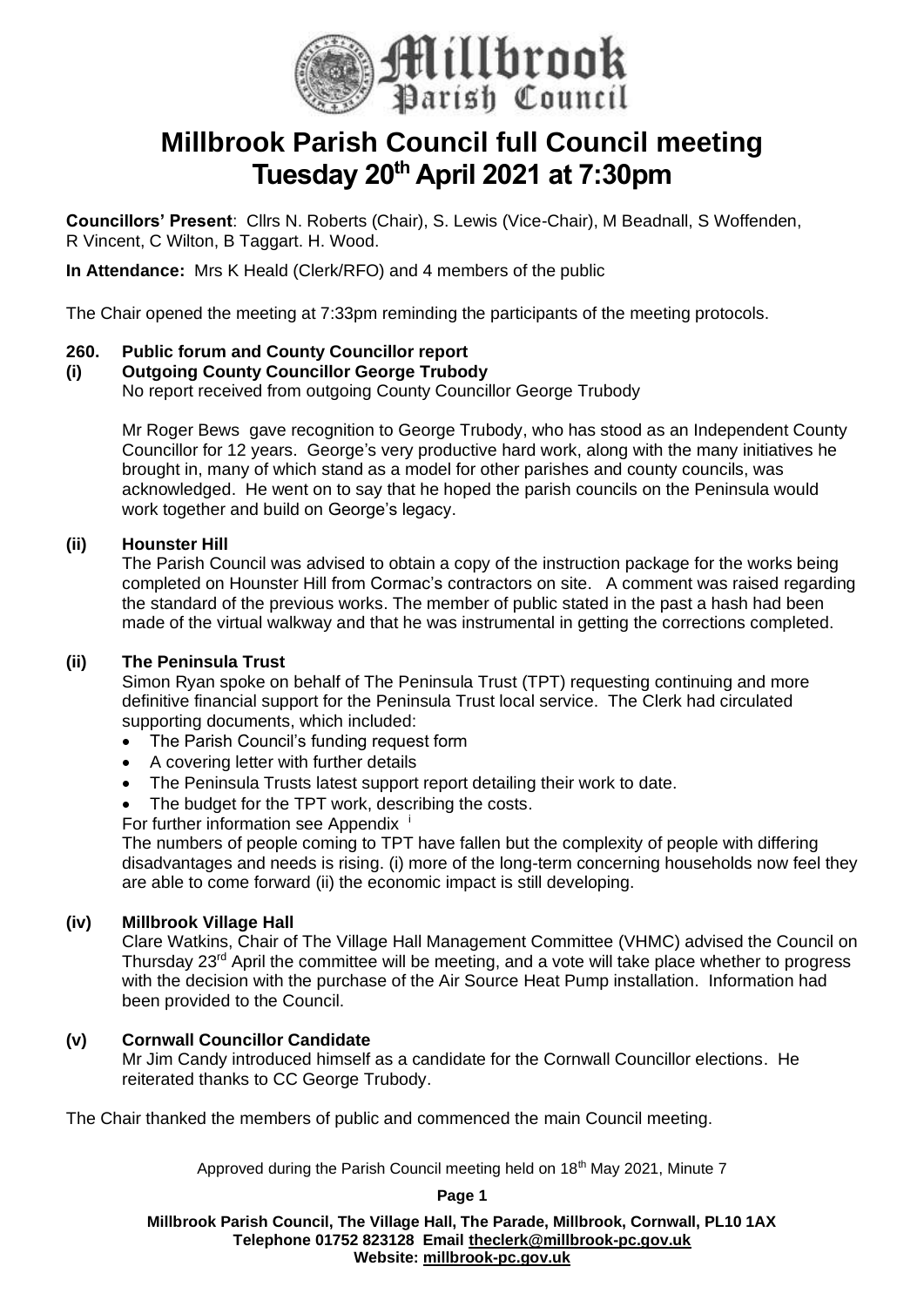

### **261. Apologies for absence**

Apologies received from Cllr Hall and Cllr Meeson. The Chair updated the Council on the reasons for absence.

### **262. Declarations of interests, gifts, and dispensations**

Cllr Lewis, who is a Director of The Peninsula Trust, declared an interest in item 268, Grants & Donations.

### **263. Approval of minutes from previous meetings**

It was proposed by Cllr Lewis, seconded by Cllr Wood and unanimously agreed by all Councillors present, who attended the meeting held on  $16<sup>th</sup>$  March 2021, that the minutes are approved as a true and accurate record of the meeting. **Resolved.**

#### **264. Chair's announcements**

On behalf of the Council, the Chair thanked outgoing CC George Trubody for his stalwart service.

The Chair thanked Cllr Vincent and Cllr Edward, who both decided not to stand for re-election and also thanked all Councillors for their help and support during her years as Chair.

Thank you to Cllr Wilton and Cllr Wood for moving the boulders to the tennis courts, which will eliminate the concerns raised over parking in this area.

Following the death of the Duke of Edinburgh, the Council had received some concern on whether they would need to postpone this meeting. Legal advice was then received from Cornwall Association of Local Councils (CALC) confirming it was in order to go ahead publishing the agendas before the funeral.

The local elections will take place on 6<sup>th</sup> May 2021. Ten of Millbrook Parish Council's current councillors' have stood for re-election. As there are 13 seats available and 11 candidates Millbrook Parish Council's election will be uncontested. The Council looks forward to welcoming a new Councillor, Elisa Woffenden, in May. Mr Edwards, who ceased being a Councillor due the six-month ruling relating to attendance of meetings, has expressed an interest in being co-opted as a Councillor. This would be dependent on his health, but he would like to be involved and has shown an interest in joining the Asset & Working Spaces Working Group

There is an item on the agenda for recommending a scheme of delegation. Should the impending court case on 22<sup>nd</sup> April 2021, relating to the provision of remote meetings for local authorities, be unsuccessful then as a contingency the scheme could be used.

The owners of Weigh to Go have asked for permission to paint the outside wall of the public toilets, at no cost to the Council. The Clerk, in consultation with the Chair & Vice Chair, has agreed to allow the painting to be completed.

# **265. Clerk's update / report – for information only**

The Chair & Vice Chair will meet with the Clerk and see if any old outstanding items need to be brought back to the Council.

#### **266. Matters arising from the previous meeting.**

253b(ii) Maker with Rame PC have requested a traffic count, for the duration of the year for Hounster Hill.

**On behalf of Maker-with-Rame Parish Council (MwRPC), Cllr Wilton advised there had been some confusion, as MwR PC have not requested a new traffic count.** 

Approved during the Parish Council meeting held on 18<sup>th</sup> May 2021, Minute 7

**Page 2**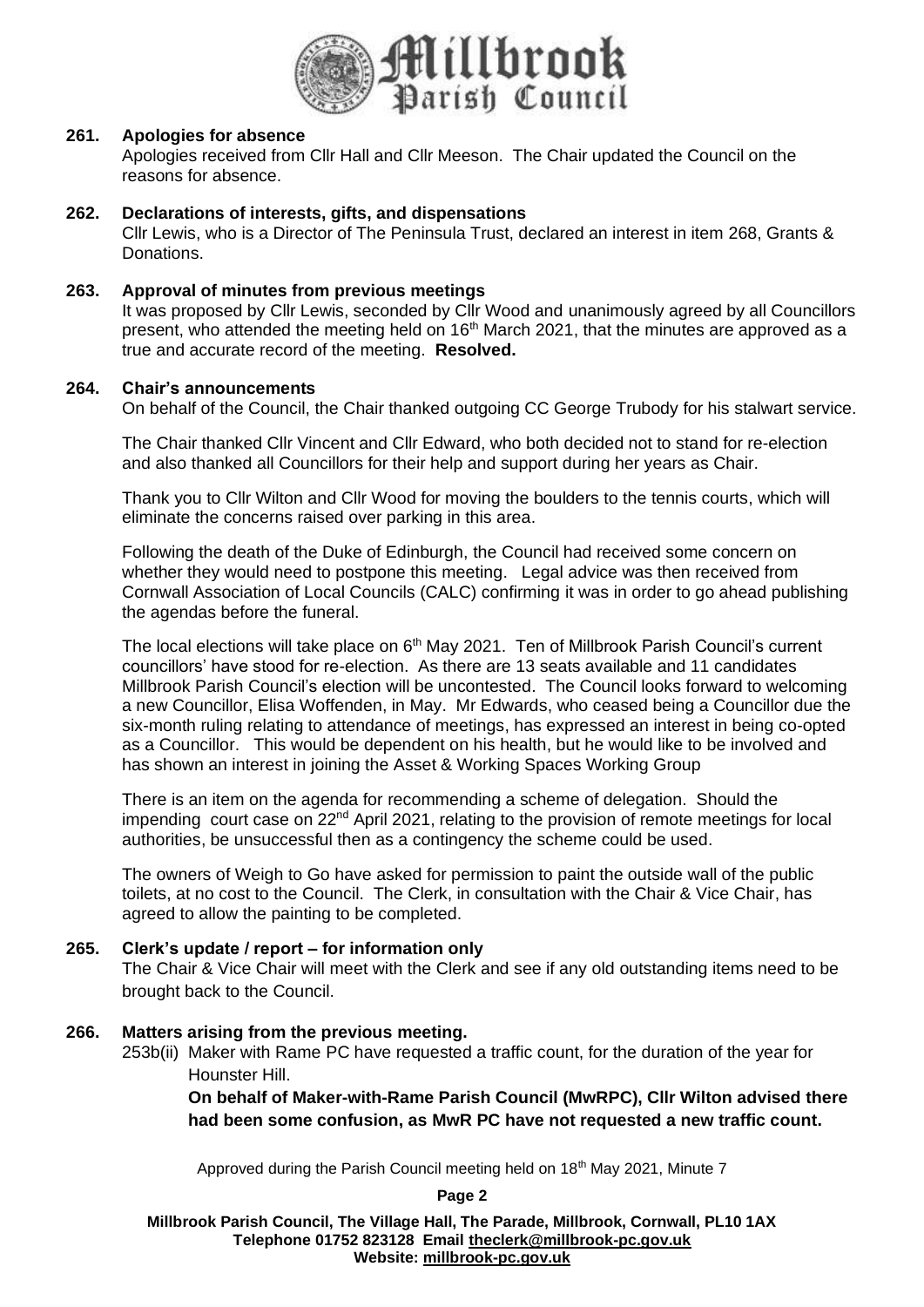

**They have requested historic traffic count information Millbrook Parish Council already holds.**

- 256b Cllr Beadnall has agreed to produce a map which will show the location of all the benches.
- 256c A play park and skate park inspection was completed on Monday 19th April. **Cllr Hall met the inspector. There are no immediate issues but the full report will be circulated.**
- 257 Eleven seats have been filled. Two seats will be available for co-option.

# **267. Millbrook Village Hall Committee**

It was proposed by Cllr Roberts, as custodian trustee, it is incumbent the Council supports the Village Hall Management Committee. The motion was seconded by Cllr Beadnall and unanimously agreed by all Councillors. **Resolved.**

8.25PM: Cllr Lewis was put into the Zoom waiting room by the Clerk.

# **268. Grants / donations**

A funding request had been submitted by The Peninsula Trust (TPT) for £14,726. The Council discussed the decision at length. It was felt the amount requested was very close to the allocated budget amount for section 137 funding. As it is the start of the new financial year and it is not known how what other community projects will apply for support, it was felt the Council should donate a lower amount.

During the meeting the Clerk provided information relating to previous donations the Council had made to TTP (£2,602 in April 2020 and £2,374 in July 2020)

Following discussion, it was proposed by Cllr Roberts that the Council offers a donation of £5,000. The Council would be willing to review further funding in six months. The motion was seconded by Cllr Wood and carried with one Councillor voting against the proposal. **Resolved.**

8:45PM: Cllr Lewis was admitted back into the meeting.

# **269. Skatepark**

**a. To agree the cost and solution for sound proofing the jump box ramp at the skatepark.** The Council discussed the options provided by the Clerk and agreed the best course of action would be to seek quotations from acoustic engineers. A quotation was previously submitted by the Clerk for £375.00. Cllr Woffenden offered to assist the Clerk in obtaining additional contacts. It was proposed by Cllr Wilton, seconded by Cllr Wood and unanimously agreed by all Councillors that a budget of £500.00 is agreed for the service of an accoustic engineer to provide a noise assessment survey. **Resolved.**

**Action:** Cllr Woffenden agreed to assist the Clerk is sourcing further quotations. The Clerk to check the previously submitted quotation is still valid.

### **b. To consider the correspondence from Team Rubicon, via Torpoint Town Council, regarding a skatepark event and agree funding costs.** It was proposed by Cllr Lewis and seconded by Cllr Woffenden the Council allocates a maximum of £1,000 for the Team Rubicon event. It was agreed the Council would work in partnership with Torpoint Town Council and timings would be as such that the event is finished at a suitable time, i.e., by 6pm. The motion was carried with one Councillor voting against the proposal. **Resolved.**

# **270. Finance**

# **a. To note / approve the payments as circulated by the Clerk.**

Approved during the Parish Council meeting held on 18<sup>th</sup> May 2021, Minute 7

**Page 3**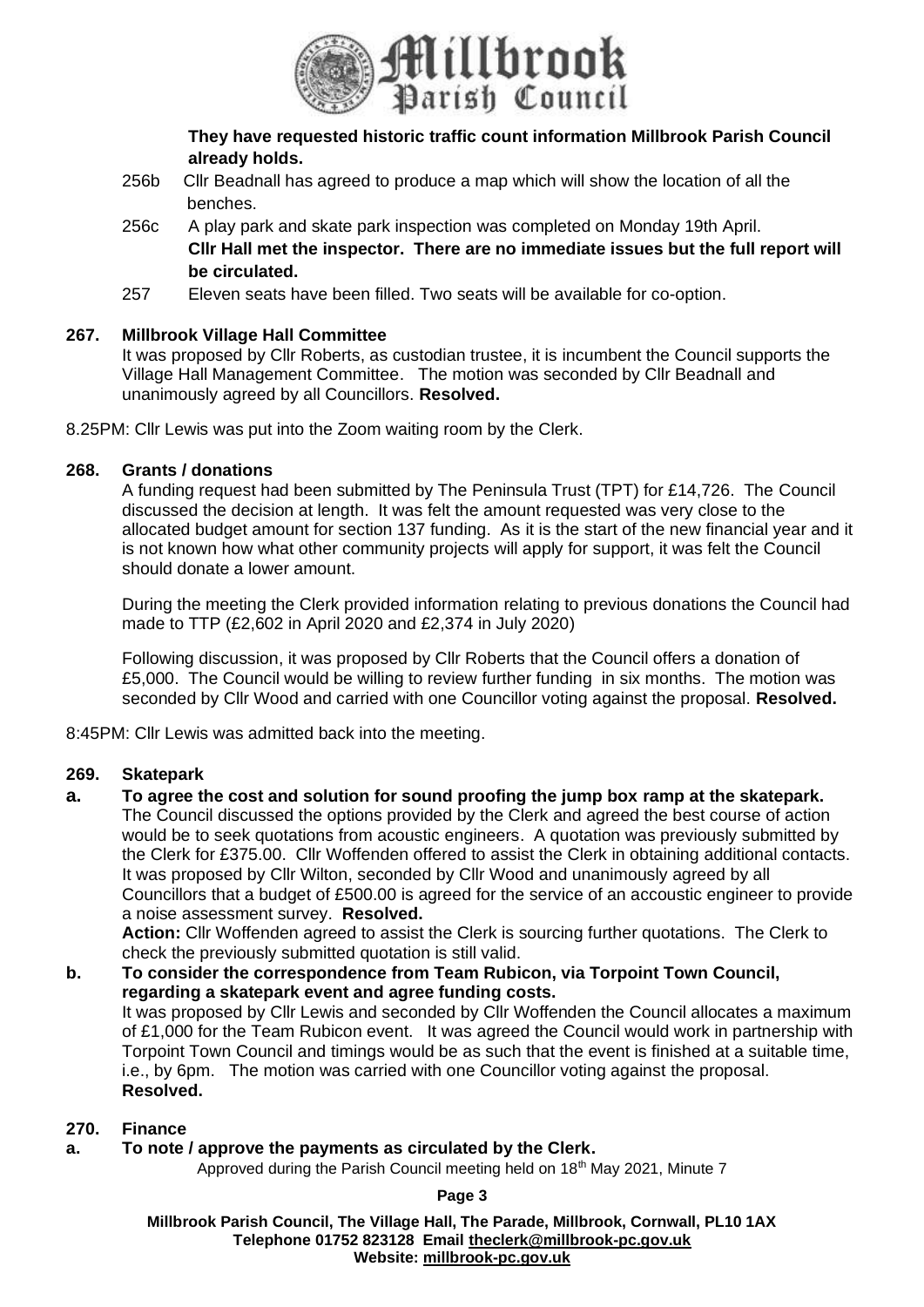

The payments listing was noted. No comments or queries received.

Payments included a disbursement of funds from Millbrook Twinning Association. The Council received a cheque for £1,507.52 and a letter from Millbrook Twinning Association stating *"After a long period of inactivity and considering that organised twinning visits are unlikely to re-start it has been decided to close the above association. Its bank account has been closed and a cheque for the balance, £1,507.52, made out to Millbrook Parish Council. The*  funds were raised primilarly to defray the costs for children from the village in taking part in *organised trips to France and accordingly we would wish that the Parish Council would forward the money to be shared equally between three beneficiaries: Millbrook Scout Group, Millbrook School & Millbrook Pre-school Group."*

### **Payments since last meeting (not on payment listing from previous month)**

| Date          | Payee                    | Details                                                   | Amount £ |
|---------------|--------------------------|-----------------------------------------------------------|----------|
| 26&30/03/2021 | Council staff pay & HMRC | Staffing costs                                            | 3193.43  |
| 29/03/2021    | Nest                     | Staff pension                                             | 356.90   |
| 31/03/2021    | Millbrook Primary School | Disbursement of funds from Millbrook Twinning Association | 502.44   |
| 31/03/2021    | Millbrook Preschool      | Disbursement of funds from Millbrook Twinning Association | 502.44   |
| 05/03/2021    | Millbrook 1st Scouts     | Disbursement of funds from Millbrook Twinning Association | 502.44   |
| 31/03/2021    | <b>Unity Trust</b>       | Manual handling fee                                       | 3.70     |
| 31/03/2021    | <b>Unity Trust</b>       | Service charge                                            | 29.70    |
| 08/04/2021    | Xero                     | Accounting computer package                               | 28.80    |
| 09/04/2021    | Google Ireland Ltd       | Google workspace                                          | 48.79    |
| 12/04/2021    | <b>Bulb</b>              | Public toilets - electric charge                          | 20.00    |

#### **Payments to note / approve**

| Date       | Payee                   | Details                                                                                   | Amount £ |
|------------|-------------------------|-------------------------------------------------------------------------------------------|----------|
| 01/03/2021 | Scribe                  | Annual subscription                                                                       | 561.60   |
| 31/03/2021 | Jed Gibson              | Cleaning around tennis courts, clearing broken glass plus<br>purchase of heavy duty sacks | 133.83   |
| 24/03/2021 | <b>Nisbets</b>          | Sanitiser & heavy duty bags                                                               | 61.17    |
| 15/04/2021 | <b>Flagpole Express</b> | Union flag & St Pirons Flag                                                               | 100.70   |
| 01/04/2021 | Cornwall ALC Ltd        | Annual subscription                                                                       | 851.01   |
| 07/04/2021 | <b>SLCC</b>             | Regional Training Seminar & Local Elections training                                      | 288.00   |
|            |                         | <b>Total</b>                                                                              | 7184.95  |

### **b. To note the Council's bank balance**.

- The Chair confirmed, as of 16<sup>th</sup> April 2021 the Council's bank balance is £227,180.38
- **c. To review the Clerk's finance report**. Noted
- **d. Approval of the minutes of the finance committee meeting held on 14th April 2021.** It was proposed by Cllr Roberts, seconded by Cllr Lewis and agreed by Cllr Wood that the minutes of the Finance Committee meeting held on 14<sup>th</sup> April 2021 were recorded as a true and accurate record of the meeting.
- **e. To consider the recommendations from the Finance Committee on 14th April 2021 and to note the audit completed audit control checks and internal audit requirements. FCAI(6) Completion of the Council's Asset Register.** Noted **FCAI(7) Recommendation regarding Council funds.**

Cllr Wilton highlighted the Council used to have long-term reserves which matured. The Chair responded the recommendation is for the Council to open two separate accounts, one for easy

Approved during the Parish Council meeting held on 18<sup>th</sup> May 2021, Minute 7

**Page 4**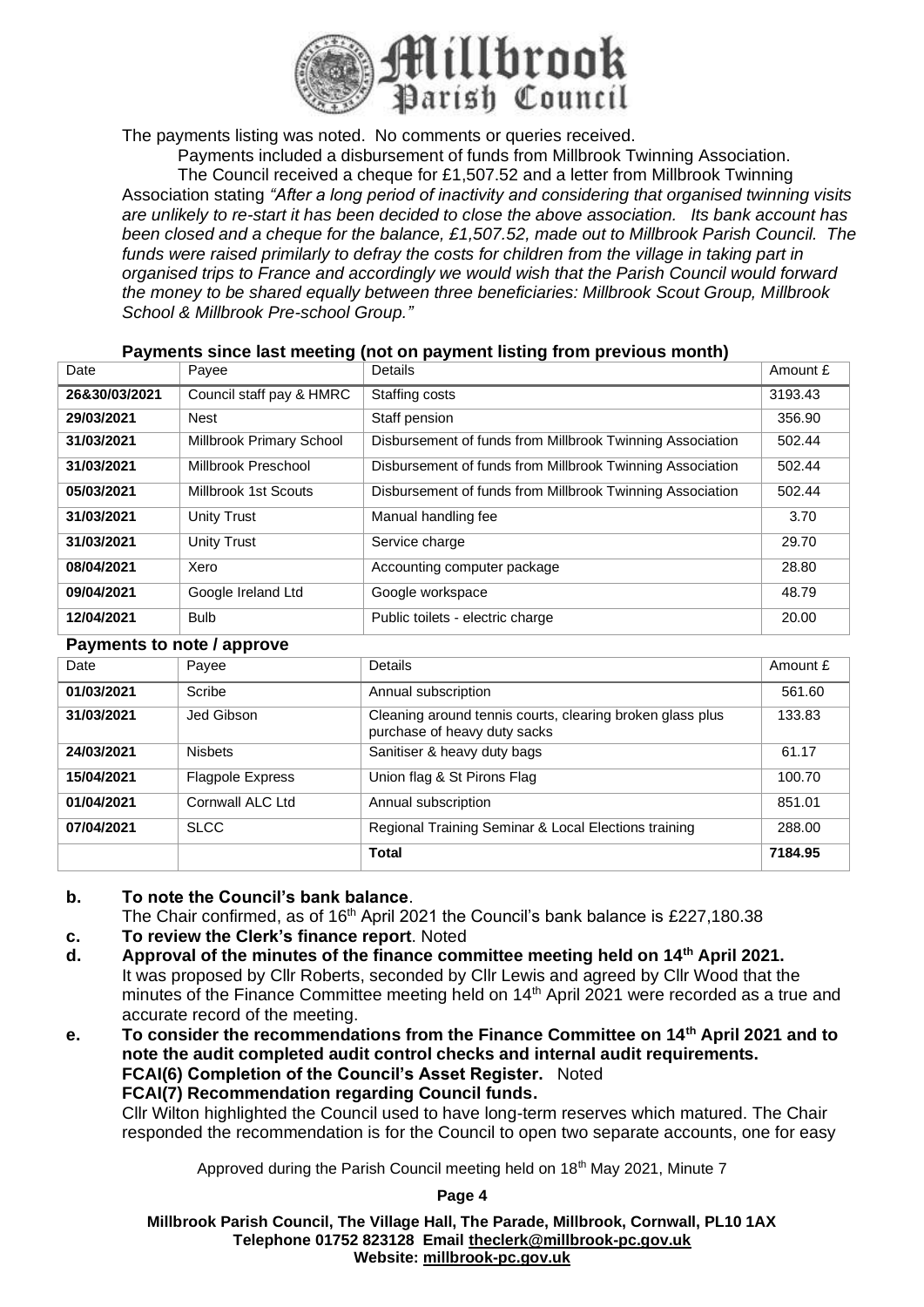

access and one for longer-term reserves. It was proposed by Cllr Roberts, seconded by Cllr Wilton and unanimously agreed by all Councillors, on the proviso that the options are put to the Council for final selection, the Council opens two additional bank accounts.

Action: Cllr Roberts and Cllr Wood to put forward options for full Council decision. **Resolved. FCAI(8) Statement of Internal Control (to be reviewed in detail at a future Council meeting)** It was proposed by Cllr Roberts that the Council delegates the adoption of the Statement of Internal control to the Finance Committee. The motion was seconded by Cllr Lewis and unanimously agreed by all Councillors. **Resolved.**

# **FCAI(9) Financial Risk Management Scheme**

It was proposed by Cllr Roberts, seconded by Cllr Lewis and unanimously agreed by all Councillors that the Council accepts the Finance Committees' recommendation to accept the Financial Risk Management Scheme. **Resolved.**

### **271. To consider the BT consultation regarding the phone kiosk in King Street** [\(See notice on Millbrook Parish Council website\)](https://millbrook-pc.gov.uk/millbrook-payphone-kiosk/)

The council is required to select one of the following:

- a) the Council is in agreement for BT to remove the phone box.
- b) the local community wish to adopt the payphone.
- c) the Council object to the removal of the payphone kiosk. Should an objection be raised, the Council is required to justify the reasons why the payphone service is still needed. Annex 1 in Ofcom's full guidance about removing phone boxes states that BT's Universal Service Obligation applies to the telephone, not the phone box. The guidance also details the appeals process we must follow for unreasonable objections. It would, for example, be inappropriate for a local authority to object to removal of a public call box on "heritage grounds" or because it is a local landmark.

On average three phone calls per month have been made from the payphone. .

- (i) The Chair highlighted that the previous decision to refuse the removal of the BT phone was based on poor mobile phone coverage, mobile phone coverage has not improved, and the telephone may be needed for emergency use. The Clerk asked if all Councillors had received an email sent today forwarded from a member of the public asking the Council to consider adopting the telephone kiosk. The Chair responded that communication does not cover the potential loss of the payphone service. The Chair proposed the Council submit an objection to the removal of the phone kiosk (option c), the motion was seconded by Cllr Beadnall and carried with two Councillors voting against the proposal and one abstaining. **Resolved**.
- (ii) It was proposed by Cllr Wood, that in the event the Council is not successful in their objection to refuse the removal of the payphone the Council adopts the telephone kiosk. The motion was seconded by Cllr Wilton and unanimously agreed by all Councillors. **Resolved.**

# **272. Asset & Open Spaces Task Group**

- **a. To review the notes from the remote meeting held on 22nd March 2021.** The outstanding actions were noted.
- **b. To review the quotations for the tree surveys and appoint a contractor.** It was proposed by Cllr Taggart that the Council agrees the quotation of £680 + V.A.T. from Evolve Tree Consultancy. The motion was unanimously agreed by all Councillors. **Resolved.**

# **273. Car park**

# **a. Annual maintenance of the West Street Car park machine**

It was proposed by Cllr Wood, seconded by Cllr Roberts and unanimously agreed by all Councillors, that the Council agrees the quotation from Flowbird of £601.62, which commences on 28th July 2021, for the annual maintenance of the West Street car park machine **Resolved.**

# **b. Flowbird App for West Street Car park machine**

Approved during the Parish Council meeting held on 18<sup>th</sup> May 2021, Minute 7

**Page 5**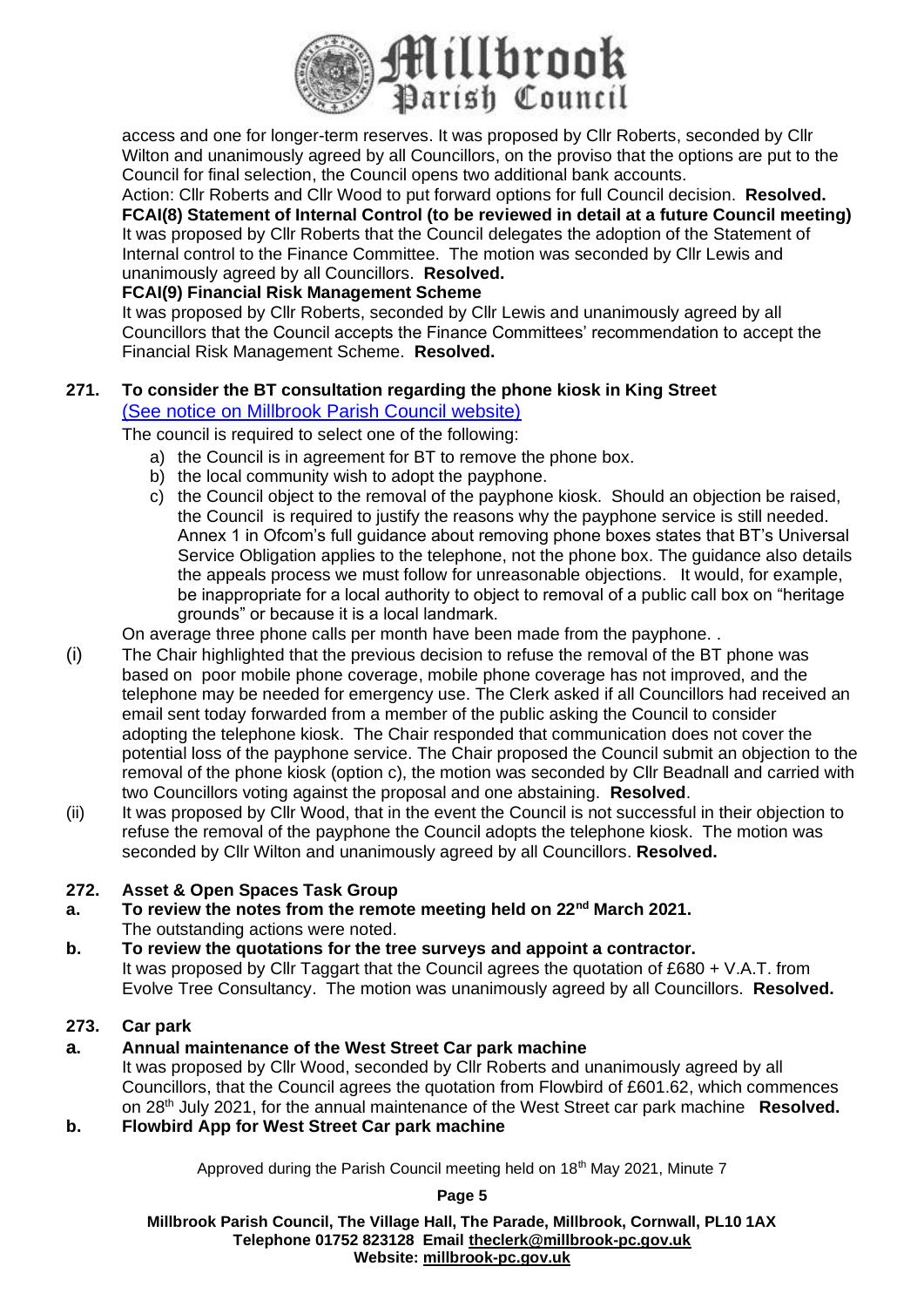

It was proposed by Cllr Wilton, seconded by Cllr Roberts and unanimously agreed by all Councillors that the Council agrees to a six-month trial for the use of the Flowbird App, with the administration fee being recharged to the user. **Resolved.**

# **274. Millbrook Cemetery**

Cllr Woffenden queried whether as a communication had been received from a relative of hers should she be excluded from discussions. The Chair responded that the discussion affects all members of the community.

# **a. (i) The Council was asked to review correspondence requesting the pathway in Millbrook cemetery is extended.**

Cllr Wilton suggested the Council defers making any decision for 6 to 8 months, as due to Covid the construction industry is very short of sand and cement etc. and prices are particularly high. It was proposed by Cllr Roberts that in principle the Council agrees to extending the pathway in Millbrook cemetery. The proposal was seconded by Cllr Wilton and unanimously agreed by all Councillors. **Resolved.**

**(ii) If the Council is in agreement with extending the pathway, does it agree to seeking quotations or accepting the offer of the parishioner to organiser and pay for the works?** It was agreed the Council will revisit the decision in 6 to 8 months, once things have settled down in the supply chain, at which point the Council would decide whether to organise the works. **Action**: Clerk to relay the discussions of this agenda item to the parishioner.

# **b. To note the communication regarding the tree roots, graveyard plot on the edge of Millbrook's graveyard and reservation of grave spaces.**

Communication from both parishioner and Cormac Environment Works Manager regarding an overgrown tree root on the closed section of the cemetery (managed by Cormac) and grave plot disturbance in the new section (managed by Millbrook Parish Council) was noted. The Chair suggested the Council monitors the situation.

# **c. The Institute of Cemetery & Crematorium & Management (ICCM).**

It was proposed by Cllr Roberts, seconded by Cllr Wood and unanimously agreed by all Councillors to accept the Clerk's recommendation to join The Institute of Cemetery & Crematorium & Management (ICCM). The annual subscription fee is £95.00. **Resolved**

# **275. Scheme of delegation**

The Council was asked to consider a scheme of delegation, which would be in place as a contingency, should the court case allowing the continuation of remote meetings be unsuccessful. In making the Officer's delegated decision, the Clerk would take into account the majority views of the Councillors. Decisions would then be recorded in a register of delegated decisions. It was proposed by Cllr Roberts the Council agrees to the scheme of delegation. The motion was seconded by Cllr Wood and unanimously agreed by all Councillors.

The Chair highlighted the Council has to have an Annual Parish Council meeting. The following were discussed:

- Any physical venue can only accommodate Councillors and members of public up to a maximum number that allows social distancing measures to be maintained.
- A one-way system will need to be implemented.
- A meeting outside would be dependent on weather conditions.

# **276. Correspondence and matters to note.**

- CALC / SLCC / NALC news and updates
- **Election notices**
- GWR Railway e gradual lifting of Covid-19 restrictions begins, from today (Monday 29th March)

Approved during the Parish Council meeting held on 18<sup>th</sup> May 2021, Minute 7

#### **Page 6**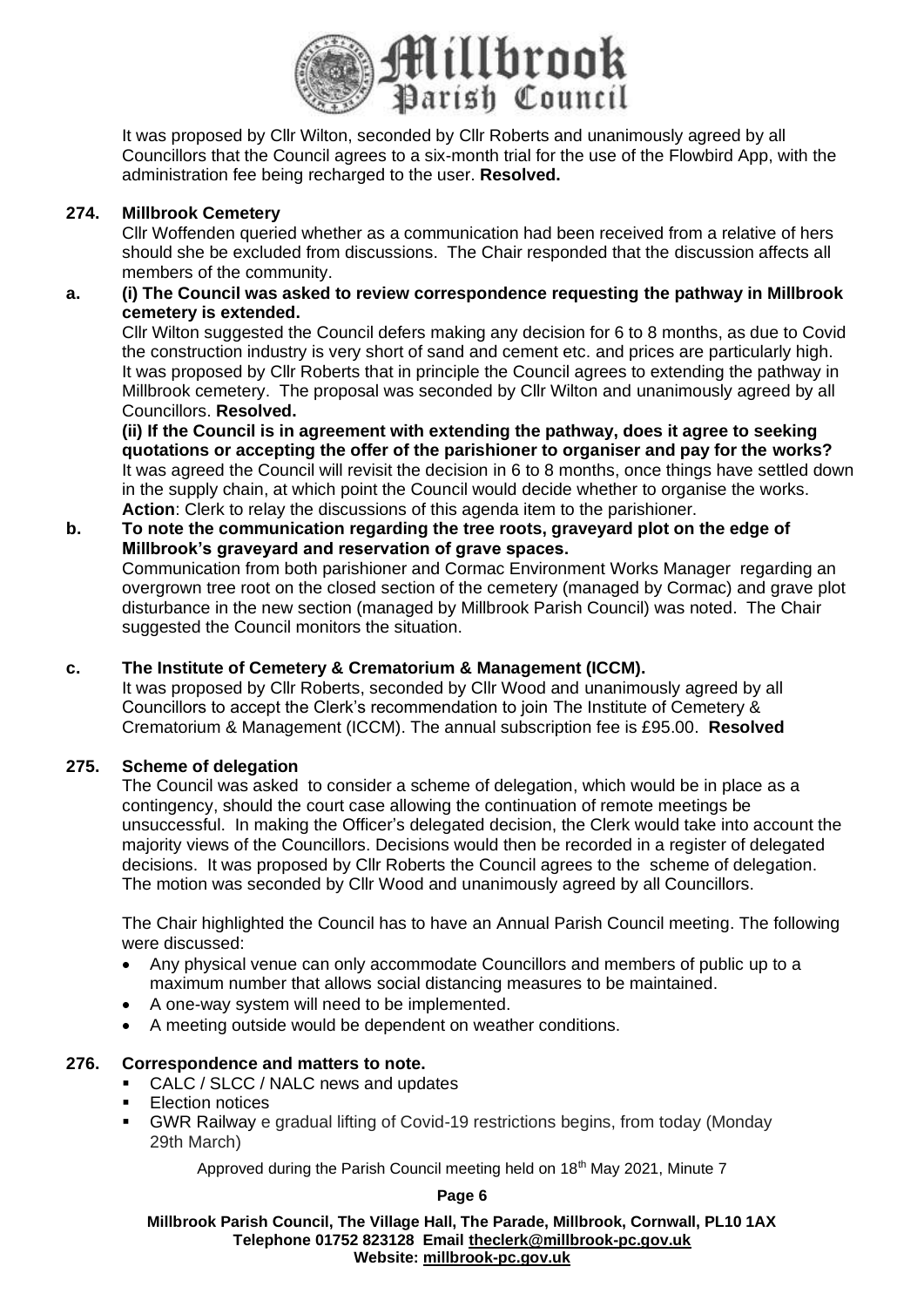

- Millbrook Model Boat Club restarting of club making by the lakeside (distancing and compliance on numbers meeting will be followed)
- Emails and website comments regarding the Lake flushing and midges.
- **Environment Agency**
- **Looe Valley Trails**
- MPC Conduct / meeting format & correspondence
- Kiln Close / planning permission & possible compliance for the Hawthorns Development
- **Traffic flow in St Johns Road and the poor access onto the highway from Kiln Close**
- The future of Millbrook Surgery
- Barclays Van coming to Millbrook.
- Cormac Crossing Patrol Co-ordinator & Headteacher at Millbrook Primary School: a site meeting is taking place on 22<sup>nd</sup> April 2021.
- Concern over dogs tied dogs tied to the pedestrian barrier at the end of west street to the cut through for the parade. (image attached)
- Report of corroded post that has sharp edges located next to the West Street Play park.
- Cornwall Council / Sheviock & Millbrook enforcement SLA
- Community Art project for the tractor in the Tractor Park.
- Website upgrade to bolster load times and enable Seadog IT to back up MPC data more frequently.
- Closure Order Hounster Hill to Millpool Head, Millbrook: 26th April 2021 to 28th April 2021 (09:30 to 14:30 hours)

### **277. Date of the next meeting. (Annual meeting of the Parish Council)** 18th May 2021

The meeting closed at 21:32

Approved during the Parish Council meeting held on 18<sup>th</sup> May 2021, Minute 7

**Page 7**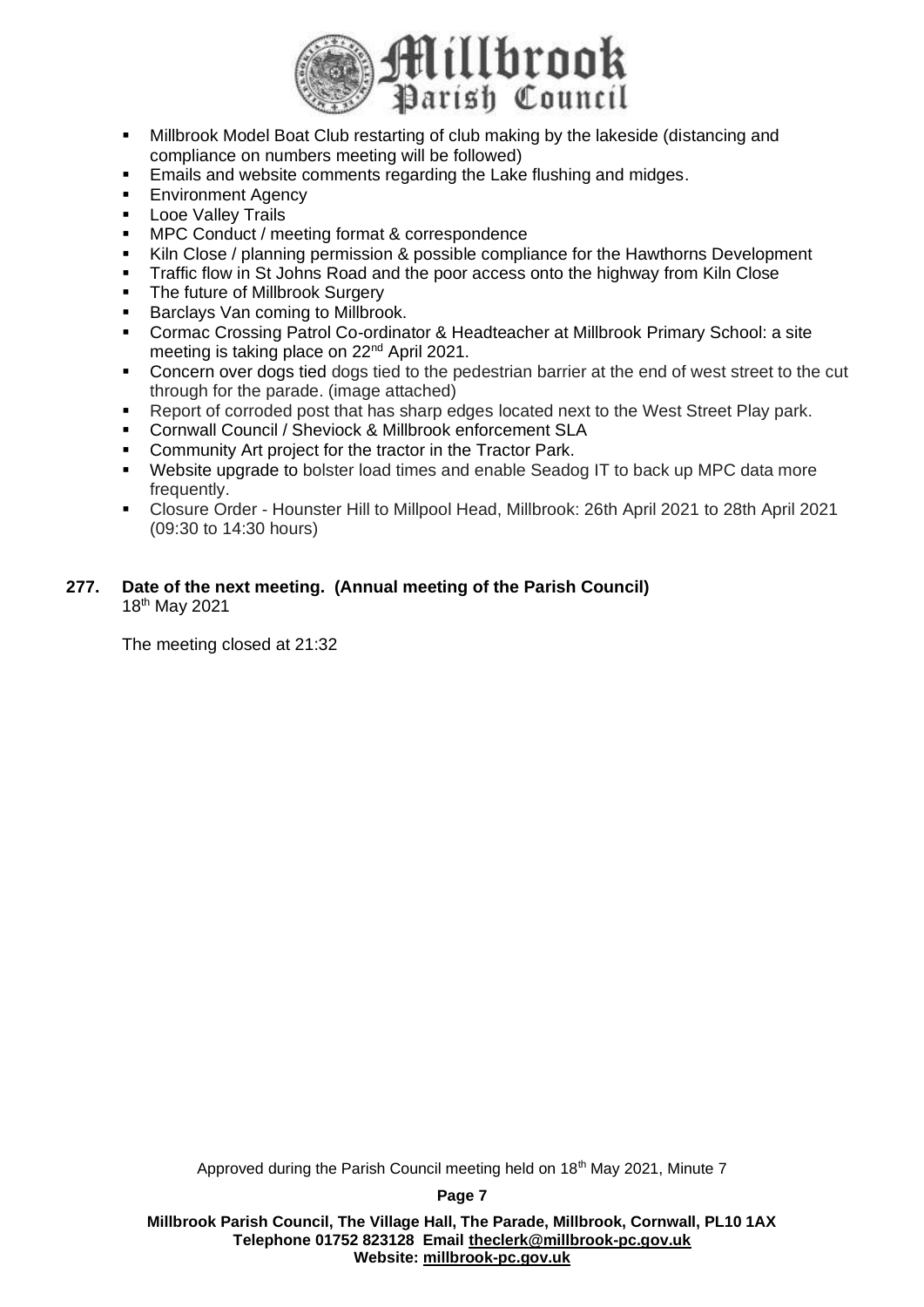# **Appendix**

# **i) 268 The Peninsula Trust Local Support service – report to the end of February 2021**

**Extracts from The Peninsula Trust's report are shown below:**

### **Statistical analysis**

**Proportion of all households seeking support:**

| Parish          | Total Households* | Households helped |    |
|-----------------|-------------------|-------------------|----|
| Millbrook       | 1002              | 74                | 7% |
| Maker-with-Rame | 478               | 30                | 6% |
| Total           | 1480              | 104               | 7% |

\* Source: NOMIS, ONS tenure data

The following information was provided in the report:

- Graph of the number of contacts by month.
- aph showing key trends by support type.
- Bar chart showing proportion of contacts by type and parish (Mar 2020 Feb 2021)
- Table showing contacts by type and parish n- numbers and percentages.
- Pie chart demonstrating proportion of contacts by household type.
- Bar chart showing housing types and support requested.
- Table detailing support requested by household type.

#### **Outcomes**

*By far the most common type of help provided was access to finance and food (43% of all help provided) followed by help with shopping which was a priority during the first lockdown (24%). Residents from Maker- with-Rame were more likely to need help accessing food and be linked with a volunteer while Millbrook residents presented with a broader range of issues. In both parishes, finance, food and help from a volunteer were the most common ways we supported people. Shopping, as shown previously, is no longer a current support demand.* 

Overall, we have provided support 328 times to the 104 affected households over the last year.

Information produced included:

- Graph showing support provided by the parish.
- Type of support provided by parish.

#### **Foodbank statistics**

*In summary the issues identified in our first report have not diminished and instead we are seeing evidence of longer-term issues emerging as a result of the pandemic. Analysing emerging trends and patterns helps us as a Trust to target our services and identify at risk groups. We can also spot emerging trends and respond quickly at a very local level to support our community.*

#### **Narrative report**

*As of the end of February 2021, we now have 104 case files. In the January – February period we saw 8 new cases and referred one of these for counseling.*

*As well as working with the new clients, we are continuing to see existing clients and supporting them with a range of help including Foodbank vouchers, crisis funds, community larder, benefits advice. We have helped with applications for blue badges, Community Fund, Attendance Allowance and support with applications to Community Energy Plus to help with rising utility costs.* 

#### **A case study January/February was also provided.**